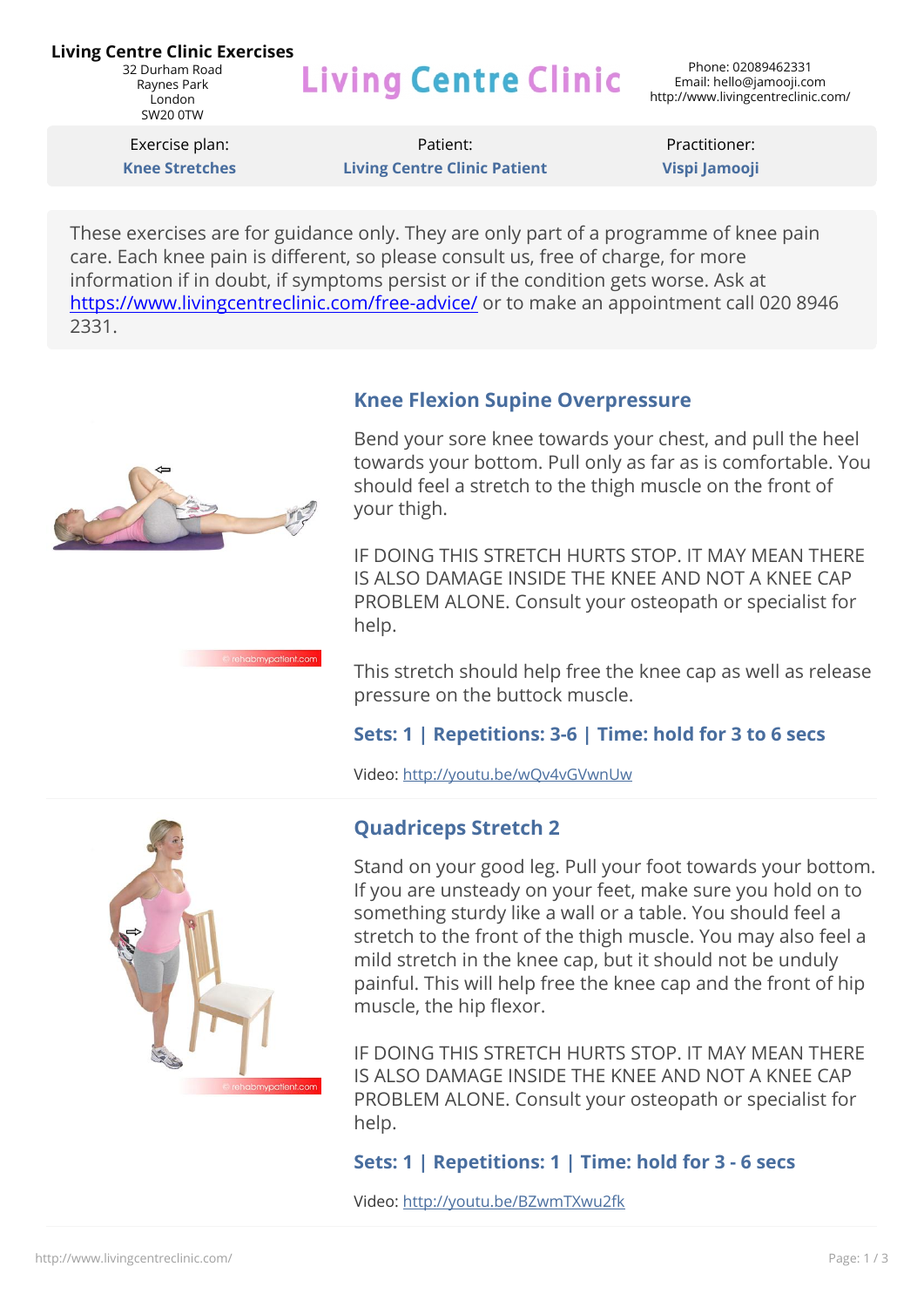

#### **Hamstring Stretch 12**

Standing up, place your sore leg on a chair. Keep the leg straight. You should feel a stretch behind your knee and into the back of your thigh. To make the stretch stronger, push your leg downwards into the chair, or rest your foot on something higher. This exercise will help give more space to the knee cap.

#### **Sets: 1 | Repetitions: 2-3 | Time: hold for 3 - 6 secs**

Video: <https://youtu.be/ZHxLNi4yqvc>